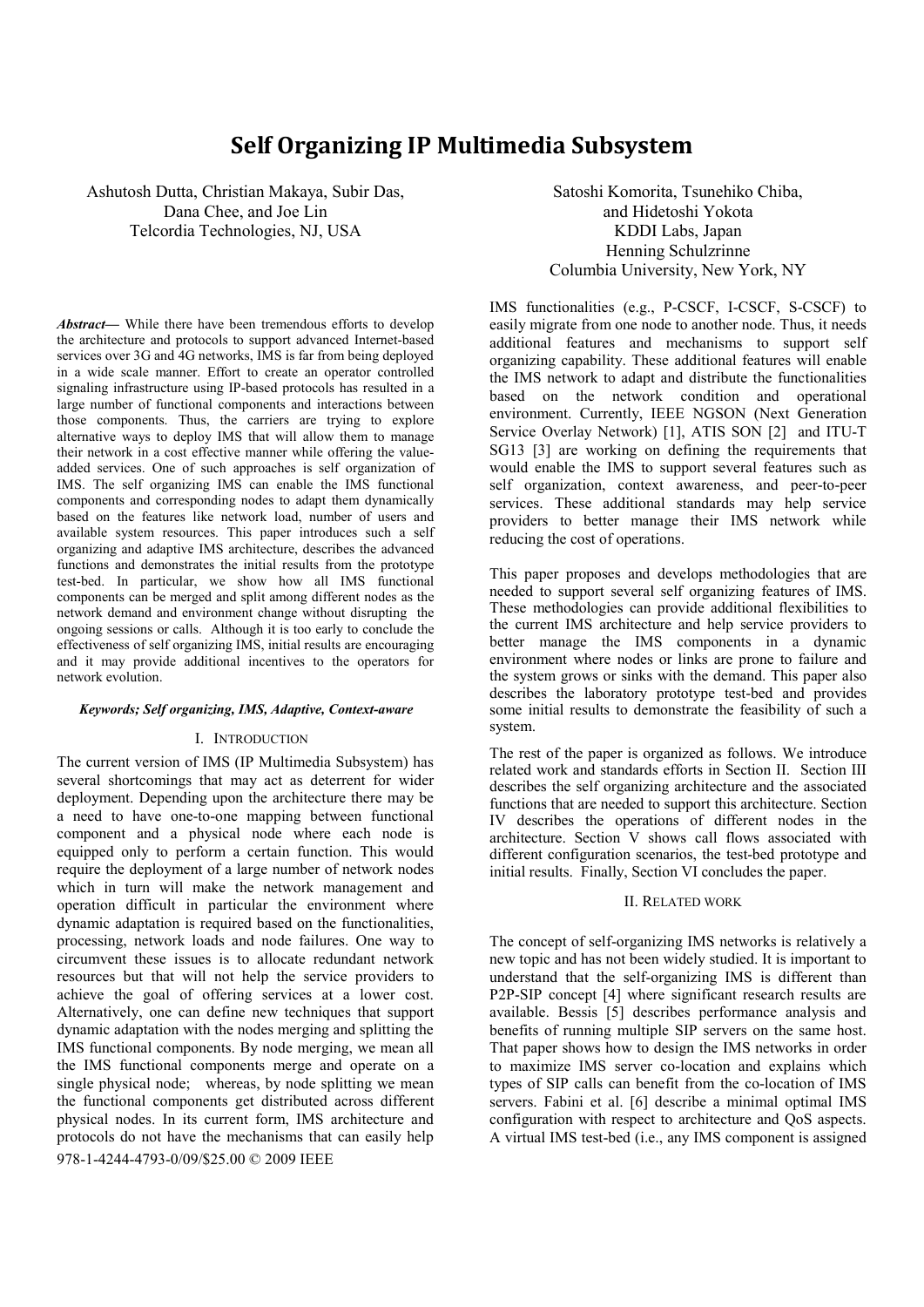its own virtual host), with different domains has been setup on one physical machine. It demonstrates the feasibility of an IMS system implementation within a single device (allin-one). Matus et al. [7] propose a distributed IMS architecture by representing network functional elements in Distributed Hash Tables (DHT) overlay networks. The main focus was to distribute S-CSCF, I-CSCF and HSS functionalities by using an overlay network where these functionalities are merged in one node (called IMS DHT). However, none of these papers have looked into methods of supporting self organizing capabilities of IMS. Furthermore, these papers did not take into account reconfiguration of the functions when, for example nodes fail or for load balancing reasons.

Most recently, the Next Generation Service Overlay Network (NGSON) [1], a standards activity launched by the IEEE Communications Society in March 2008, is specifying a framework for service overlay networks. This framework will include context-aware, dynamically adaptive, and selforganizing networking capabilities including advanced routing and forwarding schemes that are independent of underlying transport networks. The overall goal is to make all IP service networks more autonomous and intelligent in the way that both service support and operation support can be improved significantly in these networks.

This paper works around the basic concept of NGSON that is based on self-organizing IMS. In particular, this paper develops the mechanisms and framework to facilitate selforganizing capabilities such as self-configuration, selfoptimization and self-recovery at the service layer. It describes different functions that are needed to support the self organizing features of IMS as being pursued within IEEE NGSON.

#### III. SELF ORGANIZING IMS ARCHITECTURE

Figure 1 shows a specific deployment scenario for the self organizing IMS where nodes and links may fail. Figure 2 shows how an IMS node in Figure 1, capable of running several IMS functions, can adapt itself according to the server load and network conditions. It is assumed that all the nodes are capable of taking on the roles of the IMS components, such as P-CSCF (Proxy Call Session Control Function), S-CSCF (Serving Call Session Control Function), I-CSCF (Interrogating Call Session Control Function). These nodes can run one or multiple instances of different IMS functions. In this section, we introduce the functional behavior and interactions of different logical entities that constitute the self organizing IMS architecture.

# **Self-Organizing Approaches**

Self-organizing IMS can be based on one of the two modes: *centralized* or *distributed*. In the centralized mode, there is a master node that maintains a database with operator policy and state information for all nodes under its control. For example, this master node can be the HSS (Home Subscriber Server) as specified in [8]. The reason behind this choice could be that HSS is the master database of the

cellular network and the availability and reliability of such database is much higher than ordinary nodes.



**Figure 1: Application of self organizing IMS** 



**Figure 2: Basic concept of self organizing IMS** 

The Master Node database is updated when i) a new node notifies the Master Node about its capabilities; ii) a specific IMS role has been assigned to the node, and, iii) a node changes roles due to overloading or failure. An efficient policy-based mechanism should be defined in the master node to assign the functionalities or roles.

In the distributed mode of operation the new node announces its presence through a multicast message. Existing IMS nodes reply to this message if they need to transfer some of their current functionalities. This may result in conflicts but it can be resolved by a simple rule such as, first in first out (FIFO) based on response message. If a node receives no responses, it should assume that there exists no other node and it takes over all roles.

In either the centralized or distributed mode, negotiation or capabilities exchange and event notification protocols should be defined. In fact, the decision to assign a role to a new node will be based on its capabilities (e.g., CPU, load, processing power, memory). We focus on the centralized mode in this paper. Some of these functionalities can be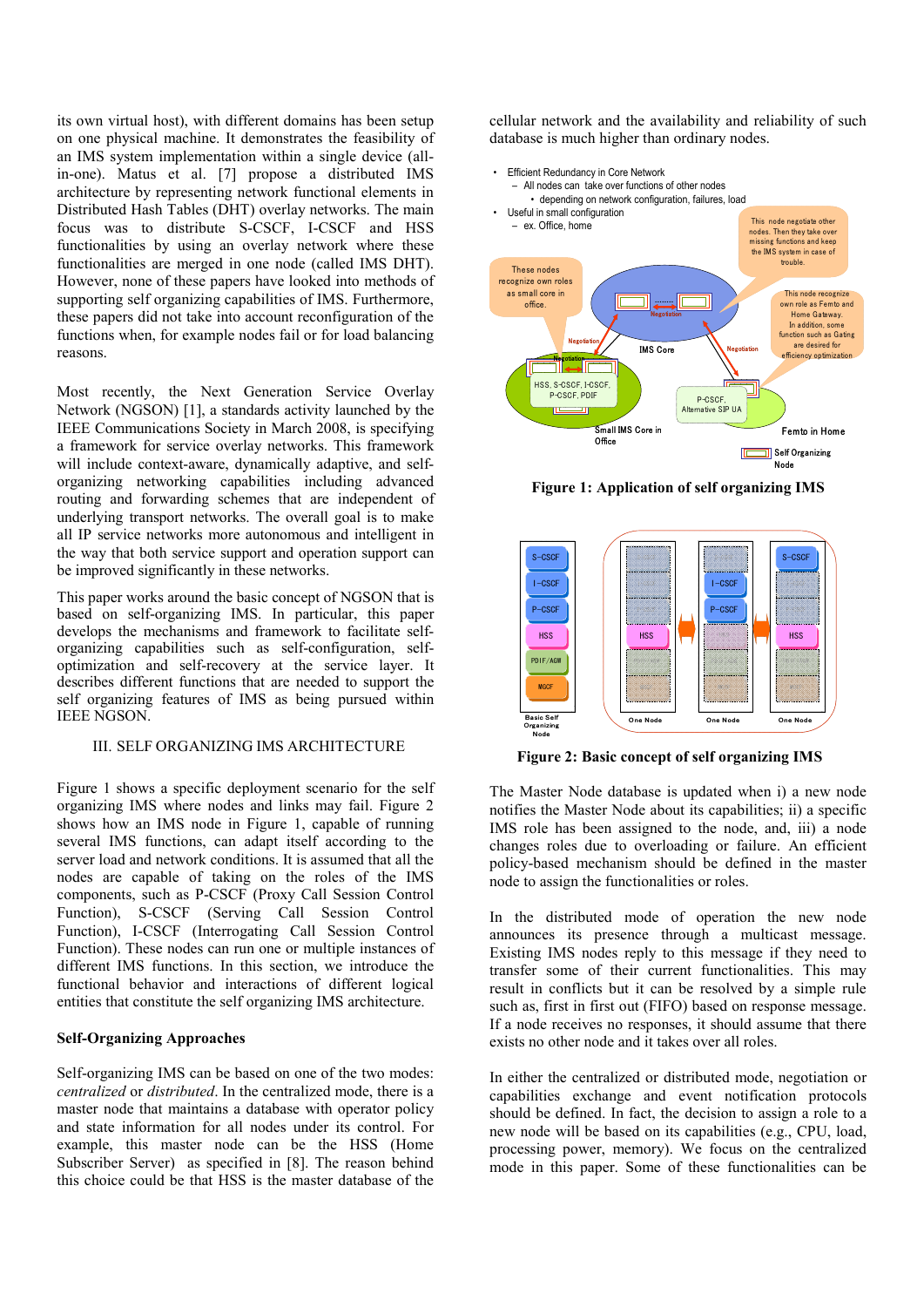easily applied to a distributed mode as well. We next describe the important functions of self-organizing IMS that are needed in addition to the standard IMS functions.

# *Nodes discovery function*

There are two kinds of node discovery function in Self Organizing IMS: 1) a master node discovers the IMS nodes and their capability 2) mobile node discovers the IMS node for registration. The master node discovers the other IMS nodes and their capability via a negotiation protocol. Mobile node on the other hand can use standardized mechanisms such as DHCP options [9] or DNS query [10] for IMS node discovery.

# *Role request and assignment*

When an IMS node comes online, it requests a role or function from the master node by sending its capability. The capability may include IMS functionality such as P-CSCF, S-CSCF or I-CSCF, and other server specific capability such as processing power, memory and so on. Based on this capability, the master node assigns a given role to the new node. The role assignment can happen due to load balancing, node failure and other node management purposes that can be governed by high level policies configured at the master node. Alternatively, it can be network event-based such as link failures or sudden change in bandwidth. When such event occurs, master node notifies the appropriate nodes and the network will be autoconfigured accordingly. The network auto-configuration can happen in several ways. For example, an IMS node can notify the mobile node about a role change provided the mobile node subscribes to an event after registration. This event could be defined as a function that indicates the change of role for an IMS node. SIP Event notification messages such as SUBSCRIBE and NOTIFY [11] may be used for this event change notification. The role assignment algorithm on the other hand can be implementation specific.

# *Protocol interaction between nodes*

To allow deployment of self-organizing IMS networks, protocol interactions among different IMS nodes are necessary. These interactions are among IMS nodes and mobile nodes, and between the master node and IMS nodes.

# *Node monitoring*

To allow the Master Node to determine the functional behavior of all other nodes in the network, a periodic message (heartbeat) will be sent to all known nodes. If a response is not forthcoming within a specific time, the given node is marked as troubled or failed, and the master node will distribute its functionality to the remaining nodes dynamically.

# IV.SELF-ORGANIZING IMS NODE FUNCTIONS

In this Section, we describe the functionality supported by each node involved in self-organizing IMS network.

# *Operations of the Master Node*

The master node is the main component of the centralized approach. In addition to assigning roles to nodes, it has other functions depending on the type of event. As an example, in Figure 3, if the P-CSCF (e.g., P1) role changes, the Master Node notifies all S-CSCF nodes and provides them the information about the new P-CSCF. When the S-CSCF receives this notification, it establishes a list of mobile nodes assigned to this P-CSCF and notifies them by way of the new P-CSCF (e.g., P2) (Receive Role Change). Mobile node (MN) and User Equipment (UE) are used interchangeably and have the same meaning in this paper. The notification message sent by S-CSCF to the mobile nodes contains information about the new P-CSCF. Upon receipt of notification from the S-CSCF, mobile nodes re-register to the new P-CSCF and re-subscribe to event state change for future changes.



### **Figure 3: Role of master node during P-CSCF change**

On the other hand, if the S-CSCF role changes, the master node notifies all P-CSCF followed by notification of mobile nodes. The notification message includes information about the new S-CSCF. Upon receipt of this notification message, the mobile node re-registers and subscribes to event state change. To handle load balancing, the master node may request each of the IMS components to support a given percentage of mobile nodes previously attached to the IMS node with role change functionality.

# *Operations of mobile node*

The operation of mobile node is based on SUBSCRIBE/NOTIFY methods. The mobile node should be able to receive and process the notification message (NOTIFY) received either from S-CSCF when P-CSCF role changes or from P-CSCF if S-CSCF role changes. Upon receipt of this NOTIFY message, the mobile node uses such information to register and subscribe again to event change. Mobile node's ongoing session including the QoS of the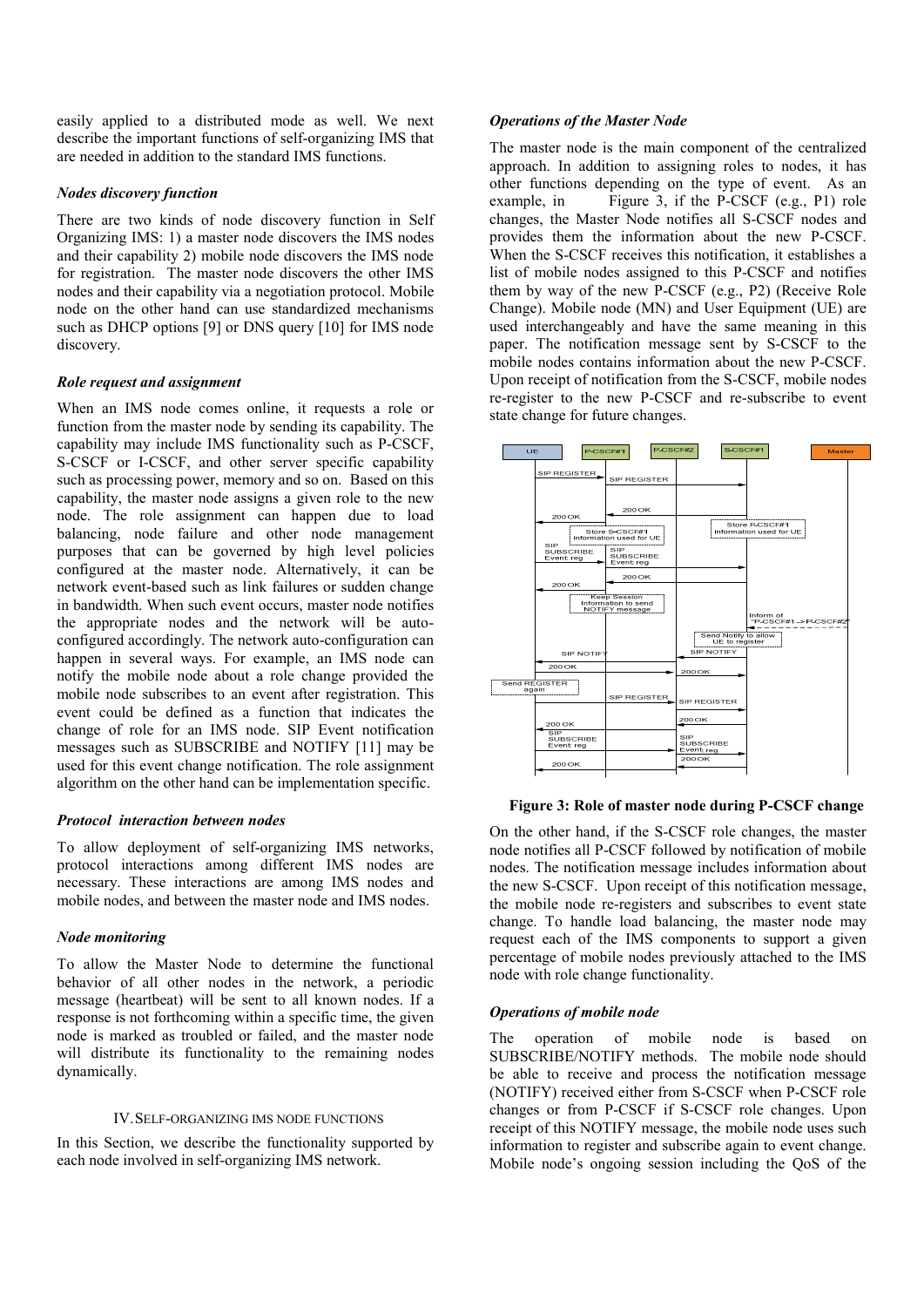media is not affected since the access network that the mobile node is attached to is not changing. However, if the mobile node needs to establish a new session, it should include the Replace-header field in the INVITE message or use re-INVITE message.

#### *Operation of the P-CSCF*

To allow self-organizing IMS networks, P-CSCF components should be able to support the following additional operations:

- Receive notification of role change from the master node;
- Proxy and store mobile node's subscription information during SUBSCRIBE operation;
- Send NOTIFY message with information about the new S-CSCF;
- Retrieve all mobile nodes registered to S-CSCF upon receipt of event change from the Master Node;
- Process mobile node's re-registration request after a role change event.

### *Operation of the S-CSCF*

To allow self-organizing IMS networks, S-CSCF components should be able to support the following additional operations:

- Receive notification of role change from the master node;
- Store mobile node's subscription and profile information;
- Send NOTIFY message with information about the new P-CSCF;
- Retrieve all mobile nodes registered to the P-CSCF upon receipt of event change from the Master Node;
- Update HSS with the mobile node information after the role change.

#### V. IMPLEMENTATION AND TESTBED PROTOTYPE

In this section, we first illustrate a few migration scenarios of functional components to achieve a self organizing IMS network and then describe the associated call flows and proof-of-concept from a prototype test-bed. Ideally, self organizing IMS should be able to support all kinds of reconfiguration in the network as shown in Figure 4. For example, Scenario 1 in Figure 4 shows that all the IMS components are functioning in one node, N1. Scenario 2 shows that P-CSCF functionality is migrated to node N2. Scenario 3 corresponds to a case when the P-CSCF functionality gets split into two nodes, P1 and P2. Scenario 4 depicts when the S-CSCF functionality is relocated to a different node. Scenario 5 corresponds to a case when the S-CSCF functionality gets split into two nodes S1 and S2, Scenario 6 shows I-CSCF's functionality getting migrated to a new node, and finally, the transition step (6) shows the

merging functionality where all the functions merge with a single node. It is important to note that our goal is not to affect the end users (whether they have an ongoing session or initiate a new session) due to these changes in the configuration within the core of the network. In Figure 4, H stands for HSS, I-CSCF is termed as I, S-CSCF and P-CSCF are denoted as S-CSCF and P-CSCF, respectively.



#### **Figure 4: Possible re-configuration scenarios for IMS nodes**

Scenario 1: HSS, S-CSCF, I-CSCF and P-CSCF are deployed in the same node

Figure 5 shows the call flows for scenario 1, where all SIPbased IMS components (i.e., HSS, S-CSCF, I-CSCF, and P-CSCF) are deployed in the same node. In this scenario, mobile node 1 (MN1) and mobile node 2 (MN2) register with Node 1 (N1) and a call session is established between them. To allow deployment of self-organizing IMS networks, after registration, mobile nodes must subscribe to S-CSCF and P-CSCF for the role change event.



**Figure 5: Call flow for scenario 1** 

We use MESSAGE method for any communication between the mobile node and the master node. Initial capabilities exchange between the IMS node and master node and role assignment functions are carried out using MESSAGE method.

Figure 1.

Figure 6 shows a sample MESSAGE method [12] showing "Role Request" and "Role Assignment". As part of role request, the IMS node offers its capabilities in terms of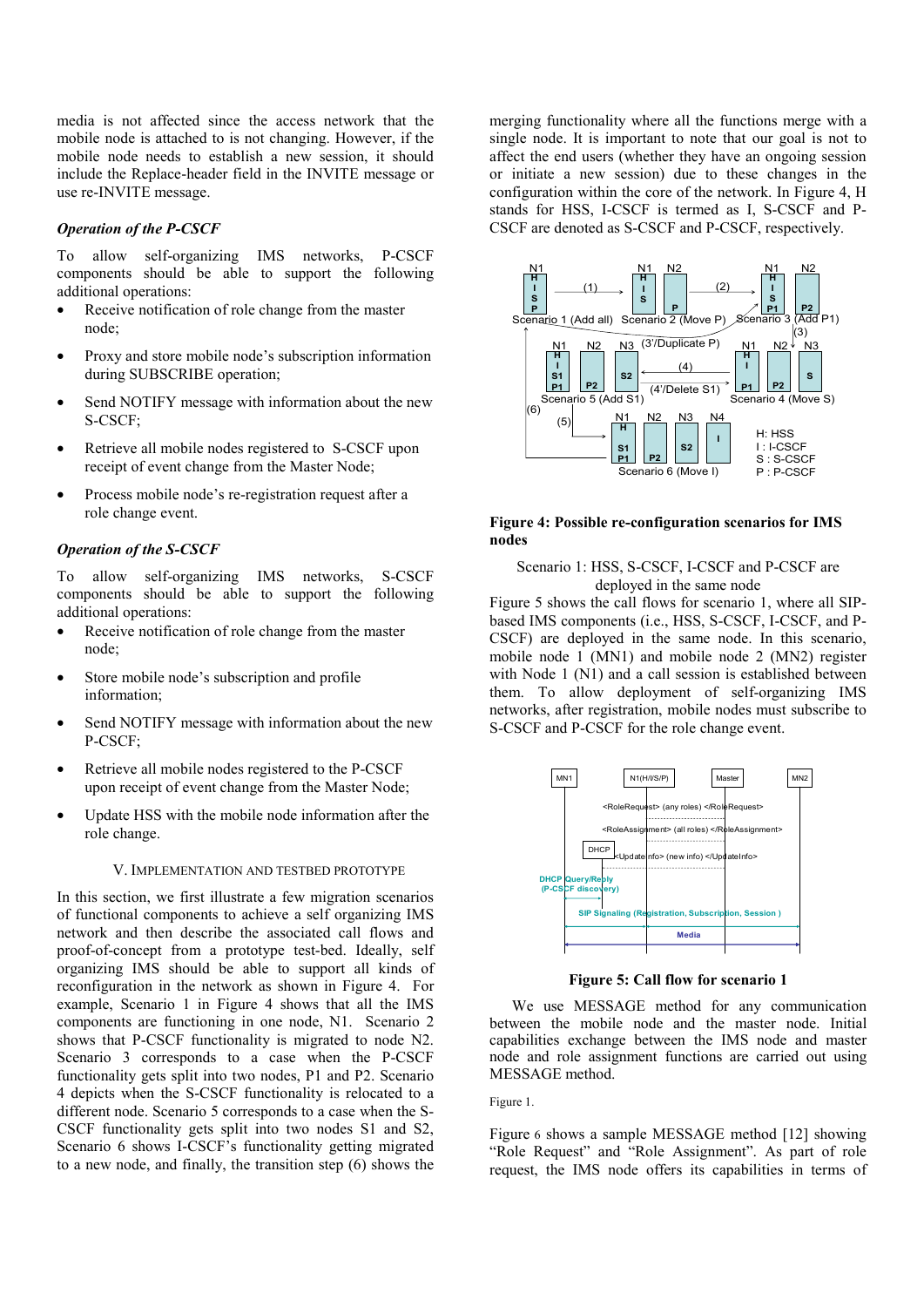CPU, memory, and load. Role Query response is not shown. Figure 7 shows the call flows for scenario 2 as depicted in Figure 4, which corresponds to the case when the P-CSCF functionality is relocated in a new node (i.e., Node 2 (N2)) while HSS, S-CSCF, and I-CSCF remain in Node 1. In this scenario, when Node 2 comes online, it exchanges its capability information with the Master Node and it is found that Node 2 has the ability of serving as P-CSCF.

```
Request-Line: MESSAGE 
sip:node01@[3ffe:5::201]:5066 SIP/2.0 
<RoleRequest> 
  5T > address="3ffe:5::201" 
      name="node01"/> 
      <Ability 
            cpus="1" 
            load="0.00" 
            memory="65.43" 
            rate="2800.000" 
            totalMemory="1000"/> 
            <CurrentRoles/> 
</RoleRequest> 
Request-Line: MESSAGE sip:domain1-ims 
rtr@[3ffe:5::100]:5066 SIP/2.0 
eXtensible Markup Language 
  <RoleAssignment> 
    <Id 
      name="node01"/> 
     <database 
            name="None"/> 
     <CurrentRoles> 
         <Role 
            name="hss"/> 
         </CurrentRoles> 
 </RoleAssignment>
```
#### **Figure 6: Role request and assignment using MESSAGE**

Hence, the master node decides to transfer or move the P-CSCF functionality to Node 2 which acts now as P-CSCF for both mobile node 1 and mobile node 2. The procedure is described as follows:

- The old IMS Node (N1) is providing the IMS functionalities for the Mobile Node.
- When a new IMS Node (N2) comes online, it sends a request to the Master Node for role assignment. According to the capabilities provided in the role request response message, the master node decides the role assignment to N2 governed by the operator policy. The master node provides information about the current IMS entity if the role has been already assigned to other IMS nodes.
- Upon deciding on the role assignment, the Master Node notifies the S-CSCF (N1/S) about role assignment changes and provides information about the new IMS Node (N2/P). The S-CSCF will notify all mobile nodes registered to the previous P-CSCF.
- The new IMS Node (N2/P) retrieves information (state or context) from the old IMS Node (N1).
- In order to allow new mobile nodes to discover the correct P-CSCF, the Master Node updates the DHCP server configuration.

Scenario 3 corresponds to the situation when P-CSCF functionality gets split among two nodes (P-CSCF1 in Node 1 and P-CSCF2 in Node 2). In this scenario, the Master Node decides to assign P-CSCF role to Node 1 while earlier P-CSCF role is located in Node 2 (from Scenario 2). Mobile node 1 is assigned to Node 1 as its P-CSCF (i.e., P-CSCF1) while mobile node 2 is assigned to Node 2 as its P-CSCF (i.e., P-CSCF2). After these steps, a call session is established between mobile node 1 and mobile node 2. Note that the P-CSCF functionality splits happen after the initial registration of mobile node 1 and mobile node 2. In other words, mobile node 1 and mobile node 2 were associated to the same P-CSCF (Node 2).



### **Figure 7: Call flow for P-CSCF relocation (Scenario 2)**

 Figure 8 shows the call flows for scenario 4 that corresponds to the situation when S-CSCF functionality is relocated in a new node (i.e., Node 3). In this scenario, when Node 3 comes online, it exchanges its capability information with the Master Node and it is found that Node 3 is suitable for serving as S-CSCF. Then, S-CSCF functionality of Node 1 is transferred to Node 3 and Node 1 (i.e., P-CSCF, HSS or I-CSCF) is notified for this change.



 **Figure 8: Call flow for S-CSCF relocation (Scenario 4)** 

Transition step (6) depicts a situation when IMS main nodes (P-CSCF, S-CSCF) functionalities move back to one node due to failure of other nodes or load balancing reasons. The Master Node detects this state change or event and restores all functionalities previously supported by each IMS node to Node 1. Mobile node 1 and mobile node 2 re-register with Node 1 again. Before making such merging decision in one